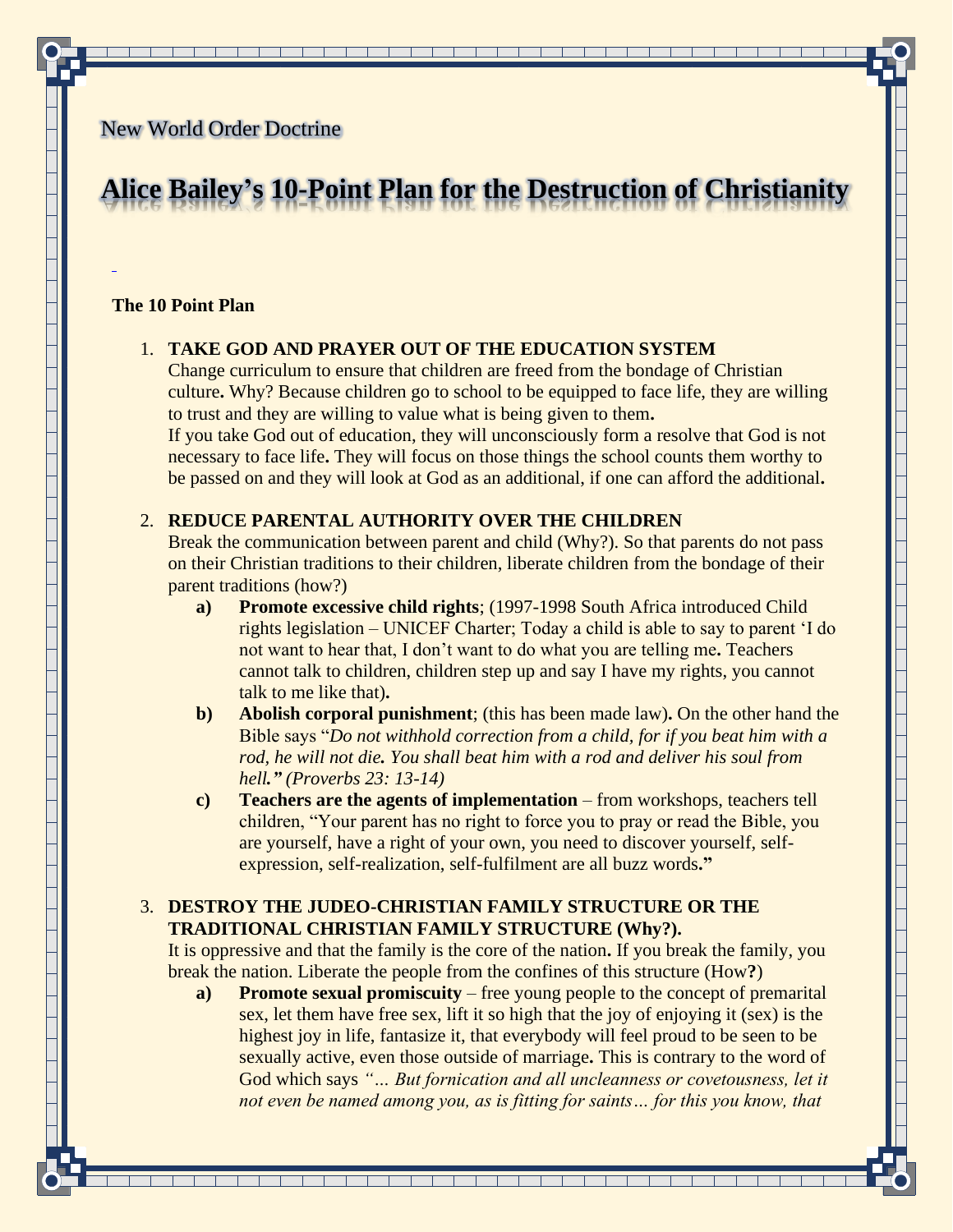*no fornicator, unclean person, nor covetous man, who is an idolater has any inheritance in the kingdom of Christ and God." (Ephesians 5: 3-5)*

**b) Use advertising industry**, media – T.V., magazines, film industry to promote sexual enjoyment as the highest pleasure in humanity**.**

### 4. **IF SEX IS FREE, THEN MAKE ABORTION LEGAL AND MAKE IT EASY**

Build clinics for abortion – Health clinics in schools**.** If people are going to enjoy the joy of sexual relationships, they need to be free of unnecessary fears, in other words they should not be hampered with unwanted pregnancies**.**

'Abortion as told by Christians is oppressive and denies our rights, we have a right to choose whether we want to have a child or not**.** If a woman does not want the pregnancy, she should have the freedom to get rid of that pregnancy painless and as easy as possible'**.** Today it is not only accessible, it is forced**.** Today abortion is a strategy to curb population control together with the use of condoms and 'pill'.

# 5. **MAKE DIVORCE EASY AND LEGAL, FREE PEOPLE FROM THE CONCEPT OF MARRIAGE FOR LIFE.**

Alice wrote over 65 years ago that love has got a mysterious link called the love bond**.** It is like an ovum that comes out of the ovary, as it travels through your system, it clicks a love favor in you and there's one other person in the world who can respond to that love bond, when you see that person, everything within you clicks, that is your man/woman, if youmiss him, you'll never be happy until that love bond cycles past, for many years, so for you to be happy get that person at whatever cost, if it means getting him/her out of that marriage, get him/her that is your man/woman**.** It's a mistake for him/her to be elsewhere**.** And if you go together for some time and find that love has died, don't be held in bondage by the Christian values it will never come back, what you need is an easily arranged divorce and allow another lovebond to come forth, just like an ovum comes up, and when it comes forth you'll enjoy life again**.** On the contrary God's word says in *Malachi 2: 16; "For the Lord God of Israel says that He hates divorce…"*

## 6. **MAKE HOMOSEXUALITY AN ALTERNATIVE LIFESTYLE**

Alice Bailey preached (over 65 years ago) that sexual enjoyment is the highest pleasure in humanity, no one must be denied and no one must be restricted how to enjoy themselves**.** People should be allowed in whichever way they chose they want, whether it ishomosexuality or in incest or bestiality, as long as the two agree**.** In the world today so many laws have been made that promote homosexuality and give so much freedom to gay rights, that a time will come when it is illegal for a preacher to mention homosexuality as an abomination in the eyes of God, or to read scriptures publicly that talk about homosexuality**.** At the International scene, Western nations now sanction African countries that have resisted homosexuality, with threats of withdrawing foreign aid and investments. Today many churches marry gays/lesbians and ordain gay priests**.**

#### 7. **DEBASE ART, MAKE IT RUN MAD**

How? Promote new forms of art which will corrupt and defile the imagination of people because art is the language of the spirit, that which is inside, you can bring outin painting,

<u> 1 de jan 1 de jan 1 de jan 1 de jan 1 de jan 1 de jan 1 de jan 1 de jan 1 de jan 1 de jan 1 de jan 1 de jan 1</u>